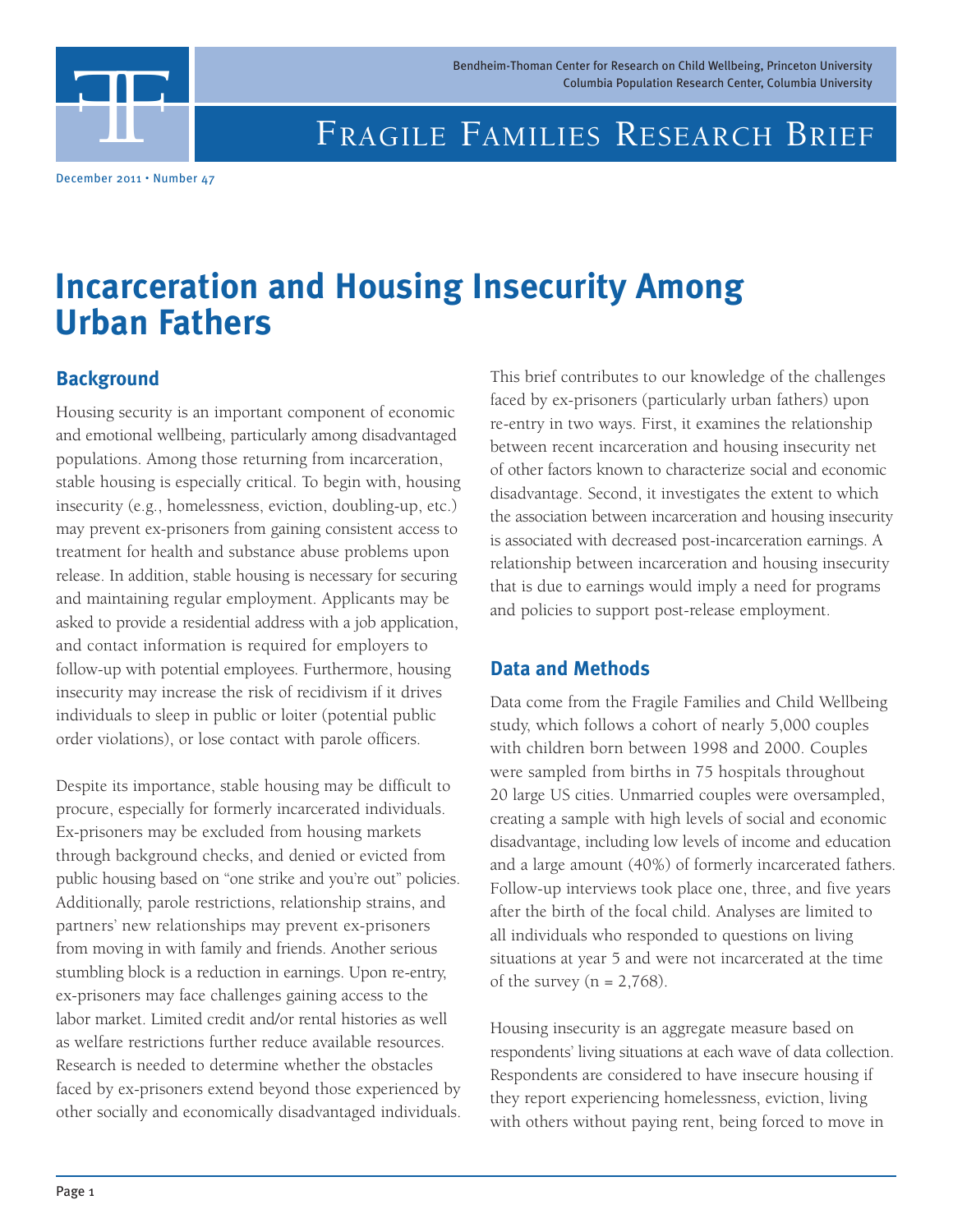with someone else due to financial constraints, or having more than one change of residence per year. To examine the impact of incarceration on homelessness specifically, researchers used a question that asked whether the respondent had experienced homelessness in the past year. Incarceration is measured using mother and father reports of whether the father had spent any time in jail or prison between years 1 and 5. Other variables include annual earnings at year 5 (a potential mechanism), and lagged values of housing insecurity at year 1 (skipped payment, evicted, doubled-up, homeless, lived with others without paying rent, and moved more than once per year). Socioeconomic characteristics are included as controls.

Logistic regression models are used to determine the relationship between incarceration and housing insecurity, independent of other characteristics of disadvantage. The first model estimates the effect of incarceration on insecurity, net of socioeconomic covariates. The second model examines the influence of incarceration while controlling not only for socioeconomic covariates, but for various types of insecurity at year 1. Thus, results in this model represent the impact of incarceration on a change in housing security between years 1 and 5, beyond what is experienced by men not incarcerated. Finally, the third model estimates the extent to which the relationship between incarceration and

insecurity is due to a reduction in earnings, by including a control for annual earnings at year 5. To further investigate the influence of incarceration on housing insecurity, these three models are repeated using homelessness as the outcome variable.

#### **Results**

Results of the logistic regression models are summarized in the following tables. Table 1 presents the effects of recent incarceration (between years 1 and 5) and earnings on general housing insecurity. Results indicate that, controlling only for socioeconomic covariates, the odds of experiencing housing insecurity in the past year for men who have been recently incarcerated are 69% higher than the odds for men who have not been recently incarcerated. Even when controlling for housing insecurity at year 1 and annual earnings, the difference remains significant, suggesting that the relationship is robust. Men with higher annual earnings are less likely to experience housing insecurity, but even when accounting for earnings, the odds of experiencing housing insecurity are 50% greater among the recently incarcerated.

Table 2 shows a similar pattern in differences by incarceration, but the impact on the odds of experiencing

|                                              |                                                                             |                                  | -<br>.                         |
|----------------------------------------------|-----------------------------------------------------------------------------|----------------------------------|--------------------------------|
| <b>Variables</b>                             | Model 1<br><b>Control for Socioeconomic</b><br>Characteristics <sup>a</sup> | Model 2<br>Add Year 1 Insecurity | Model 3<br>Add Year 5 Earnings |
| Y <sub>1</sub> -Y <sub>5</sub> Incarceration | 69% increase in odds*                                                       | 65% increase in odds*            | 50% increase in odds*          |
| Y5 Earnings (logged)                         | n/a                                                                         | n/a                              | 10% reduction in odds*         |

#### **Table 1. Summary of Logistic Regression Models Predicting Past-Year Housing Insecurity (Any)**

*\*Denotes statistical significance at the 1 percent level; n/a indicates variable not applicable.*

a Includes race, ethnicity, nativity, age, cognitive ability, grew up with both parents, maternal depression, impulsivity, relationship status (married vs. *cohabiting vs. nonresident) at baseline, education level at baseline, employment status at baseline, substance use at baseline, and self-reported health status at baseline.*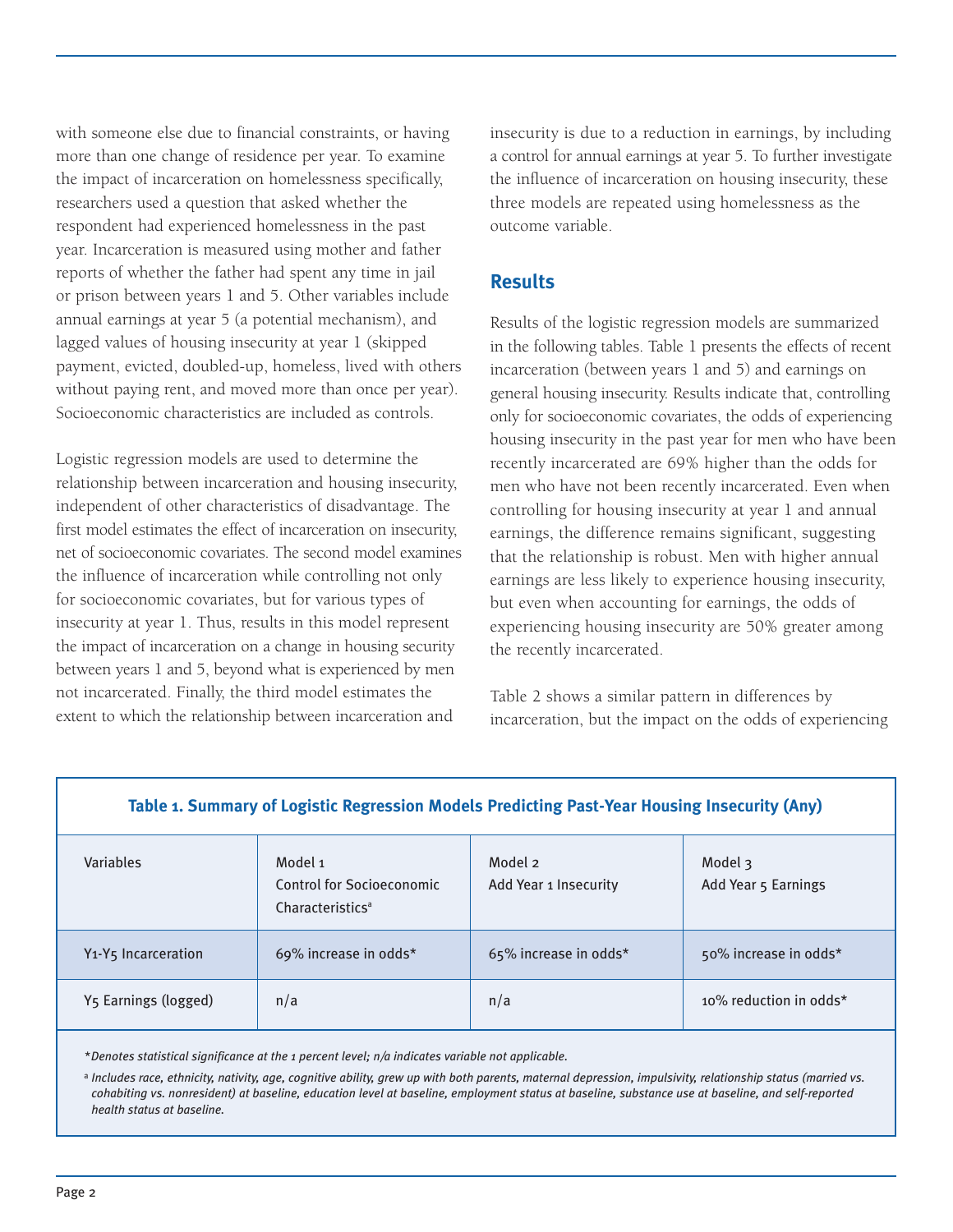| Table 2. Summary of Logistic Regression Models Predicting Past-Year Housing Insecurity (Homelessness) |                                                                      |                                  |                                |  |
|-------------------------------------------------------------------------------------------------------|----------------------------------------------------------------------|----------------------------------|--------------------------------|--|
| Variables                                                                                             | Model 1<br>Control for Socioeconomic<br>Characteristics <sup>a</sup> | Model 2<br>Add Year 1 Insecurity | Model 3<br>Add Year 5 Earnings |  |
| Y <sub>1</sub> -Y <sub>5</sub> Incarceration                                                          | 181% increase in odds*                                               | 168% increase in odds*           | 56% increase in odds           |  |
| Y5 Earnings (logged)                                                                                  | n/a                                                                  | n/a                              | 14% reduction in odds*         |  |
|                                                                                                       |                                                                      |                                  |                                |  |

*\*Denotes statistical significance at the 1 percent level; n/a indicates variable not applicable.*

a Includes race, ethnicity, nativity, age, cognitive ability, grew up with both parents, maternal depression, impulsivity, relationship status (married vs. *cohabiting vs. nonresident) at baseline, education level at baseline, employment status at baseline, substance use at baseline, and self-reported health status at baseline.*

homelessness is more severe. When adjusting for socioeconomic characteristics, the odds of experiencing homelessness in the past year for men who have been recently released from jail or prison are more than twice as high as the odds for those not recently incarcerated. The impact of incarceration remains high and significant even when controlling for insecurity at year 1, but the odds of experiencing homelessness decrease when adjusting for annual earnings. Higher annual earnings are associated with a reduction in the odds of experiencing homelessness.

### **Conclusions and Policy Implications**

Findings suggest that housing insecurity, especially homelessness, is considerably more prevalent among recently incarcerated urban men, even when controlling for potential confounders. Findings further suggest that some of the relationship between incarceration and housing insecurity is due to lower earnings. Having higher annual earnings significantly reduces the likelihood of experiencing unstable housing, suggesting that employment may be a protective factor for ex-prisoners upon re-entry.

These results have three limitations. First, because the sample is comprised of fathers rather than ex-prisoners,

findings are not likely to generalize to incarcerated men without children. Second, as homelessness may differ between individuals released from jail and those released from prison, results are further limited by the inability to distinguish between the two. Third, causal inferences should be made with caution as differences by incarceration may actually be due to unobserved characteristics of the fathers.

Consistent with previous research, these findings provide evidence that urban men returning from jail or prison represent a high-risk population. Securing and maintaining regular employment may help to reduce prisoner vulnerability upon release. Policy makers, employers, and correctional entities each play an important role in ensuring the successful re-entry of ex-prisoners. Evidencebased educational and work programs should be accessible to prisoners prior to and upon release. In addition, policy makers could promote the hiring of ex-prisoners by limiting their disqualifications and by providing tax incentives for employers to hire the formerly incarcerated. Corrections agencies may also provide direct assistance to returning prisoners, such as transitional housing and employment support. Most importantly, criminal cases should be considered individually with respect to the provision of transitional housing, employment support, drug treatment, and other services in order to ensure stable housing.